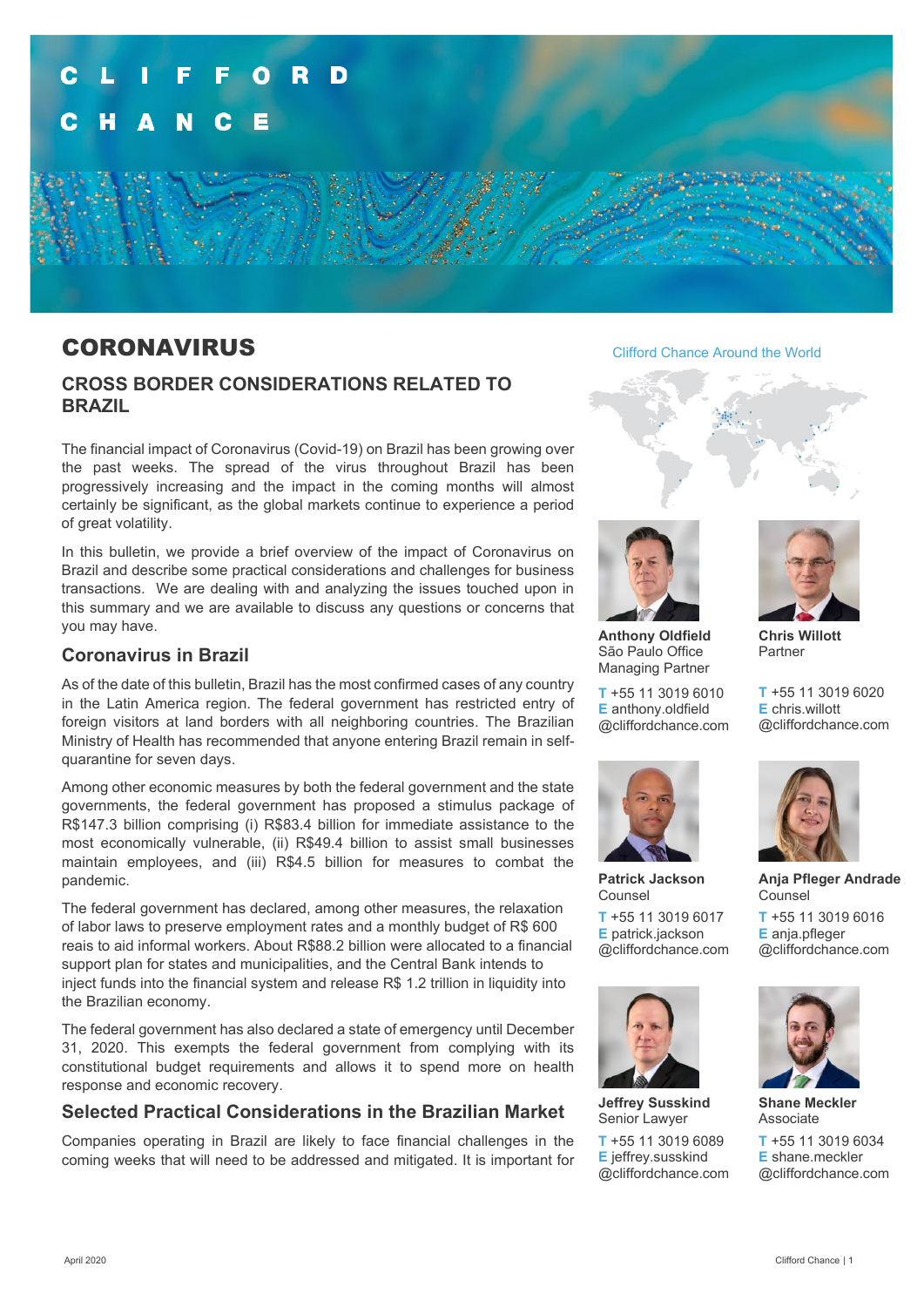#### O R

# C H A N C E

companies to be proactive. First and foremost, the primary consideration of any company dealing with the Coronavirus pandemic should be in ensuring the

health and well-being of its employees, clients, partners, and communities and understanding the role of the private sector in containing the crisis.

The following is a brief overview of practical financial considerations for companies operating in the Brazilian market.

### *Issues Relating to Loan Financings*

Parties to loan financings should carefully consider the contractual language related to covenants (particularly financial covenants), regular reporting, and events of default, among others, to determine whether issues related to Coronavirus may trigger any breaches, defaults or accelerations. Lenders in financing agreements would be prudent to get ahead of these issues and carefully evaluate notice requirements (e.g. after knowledge of a default). Borrowers may consider requesting a waiver or consent related to certain obligations where appropriate.

In the context of Coronavirus, some countries have already announced additional public holidays, and this could occur in Brazil as well. If Brazil does announce additional public holidays, this could affect what is a "Business Day" in the relevant agreement, which may affect when a payment date or other obligation occurs.

#### *Material Adverse Change/Effect*

It is common for loan financings to contain an event of default related to a Material Adverse Change (or Effect). Whether effects of the Coronavirus will trigger a material adverse change/effect clause under an existing contract is a matter of interpretation of the relevant language in the contract and depends on the governing law of the document. Parties should carefully examine the language in the documentation and may consider applicable defenses where applicable. Some clauses will be triggered if the circumstances "might" have a material adverse change/effect, while others will required that an event does cause the material adverse change/effect. To the extent Brazilian law is relevant, it might also be important to consider the statutory rules that are hardwired into the Brazilian Civil Code.

#### *Force Majeure Clauses*

Some project development documents contain an event of default related to the occurrence of a force majeure event. Whether effects of the Coronavirus will trigger a force majeure clause under an existing contract is also a matter of interpretation of the relevant language in the contract and depends on the governing law of the document. A few issues, among others, to be considered are: specific contractual language and possible other triggering requirements, foreseeability tests, mitigation duties and consequences. Like material adverse change/effect clauses, it might also be important to consider the statutory rules that are hardwired into the Brazilian Civil Code.

### *Dealmaking*

Coronavirus is leading to significant uncertainty in valuations and pricing. Parties in an acquisition will have to consider whether they can agree on a purchase price mechanism that gives sufficient protection and certainty for all parties to the degree possible to make a deal. Buyers and sellers may also consider various options for deal making including investing in alternate capital instruments and buying or selling stakes rather than an entire company.

This publication does not deal with every important topic or cover every aspect of the topics with which it deals. It is not designed to provide legal or other advice.

#### www.cliffordchance.com

Clifford Chance, Rua Funchal 418 15th Floor, 04551-060 São Paulo SP, Brazil

© Clifford Chance 2020

Clifford Chance Sociedade de Consultores em Direito Estrangeiro / Direito Inglês, do País de Gales e Norte Americano

Abu Dhabi • Amsterdam • Barcelona • Beijing • Brussels • Bucharest • Casablanca • Dubai • Düsseldorf • Frankfurt • Hong Kong • Istanbul • London • Luxembourg • Madrid • Milan • Moscow • Munich • Newcastle • New York • Paris • Perth • Prague • Rome • São Paulo • Seoul • Shanghai • Singapore • Sydney • Tokyo • Warsaw • Washington, D.C.

Clifford Chance has a co-operation agreement with Abuhimed Alsheikh Alhagbani Law Firm in Riyadh.

Clifford Chance has a best friends relationship with Redcliffe Partners in Ukraine.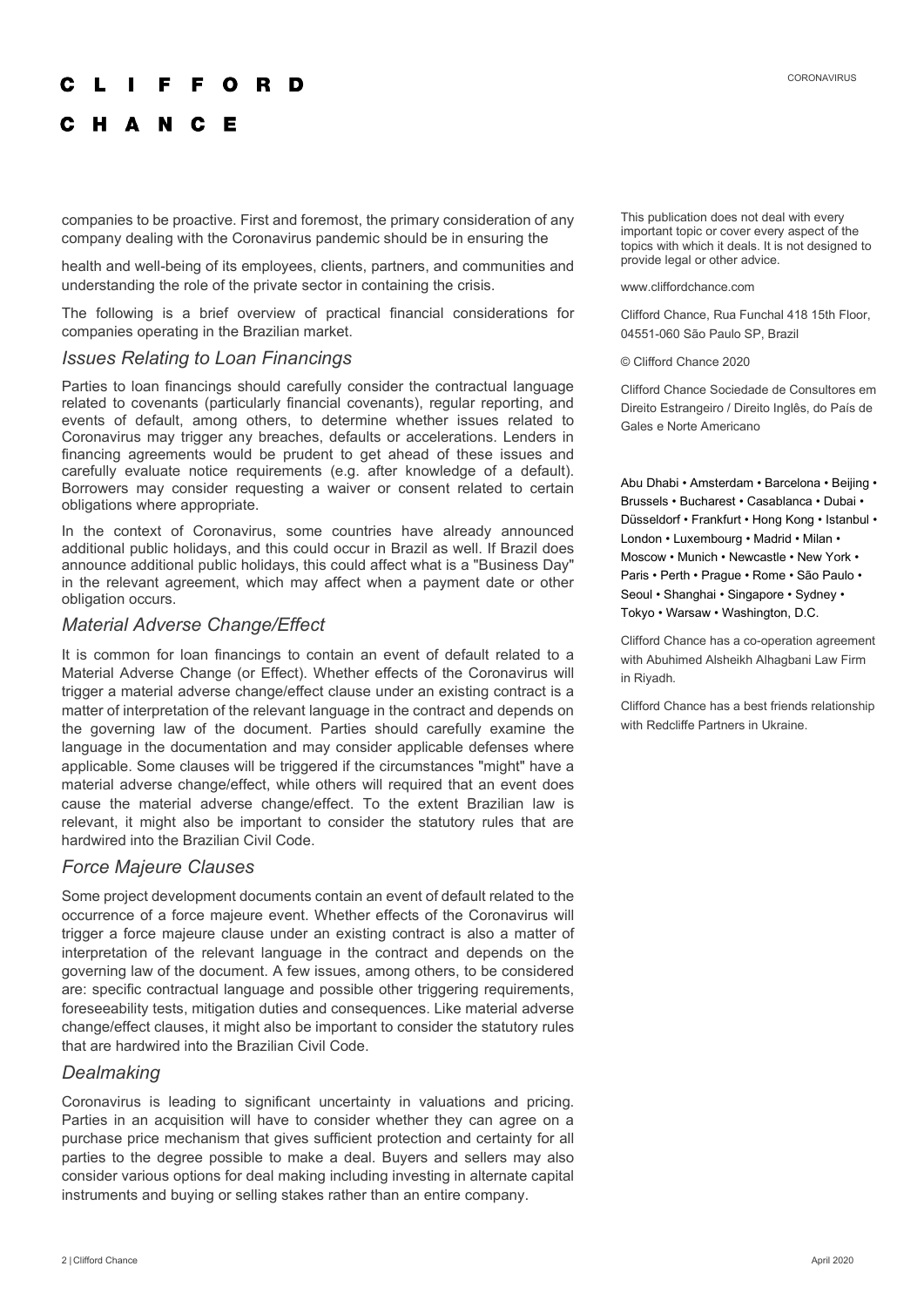# O R D C H A N C E

# *Electronic Signatures*

Contractual parties should consider embracing technology to address the current situation involving working remotely. Among the various technology solutions available, e-signatures are likely to play a role in closings in the near term. Companies must evaluate the legality of executing documents by electronic signatures, which depends on relevant factors such as the governing law of the document, the type of document that is to be signed, the form of electronic signature used and whether there are cross-border implications to be considered.

## *Data Protection and Cybersecurity*

There have been cases in several countries of data security breaches and cyberattacks including phishing scams by bad actors taking advantage of the crisis. Many employees may be working remotely for the first time and companies must ensure they have the proper security systems in place and should take extra care to ensure their employees are taking the proper precautions in protecting sensitive and confidential information. A few questions, which may need to be analyzed under more than one jurisdiction, are: What types of personal data can be collected, and how? Can data be shared with group companies, and with entities outside the group such as service providers and authorities?

# *Get Ahead of the Curve*

Companies should consider reaching out to their contract counterparties to discuss how to best manage their contractual and commercial relationships. The global market and the Brazilian market are experiencing volatile times but acting proactively may help the parties' ability to formulate solutions should any contractual issues arise.

# **Challenges in the Brazilian Market**

The Coronavirus pandemic will continue to present significant challenges for Brazil and companies operating in Brazil including the following:

*Lower expected growth and stock performance* – Like in many countries, GDP growth expectations in Brazil are likely to be lower due to the economic, health, and political effects of Coronavirus. Additionally, the Brazilian stock market has taken a significant hit. We have already seen this lead to increased interest in local stock buybacks.

*Affected trading partners* – China is Brazil's largest trading partner and the United States is Brazil's second largest trading partner. Disruption to supply chains and travel restrictions will continue to cause difficulties in maintaining businesses including in the oil & gas, retail, and agribusiness sectors.

*Currency volatility* – The Brazilian Real has reached its lowest level ever against the U.S. Dollar surpassing a rate of 5 Reais to 1 U.S. Dollar. As Brazil battles the Coronavirus, currency fluctuations will affect the valuation of transactions and influence pricing negotiations. The devaluation of the Real will require companies to use more cash to meet USD debt obligations, which will challenge their liquidity positions. We have already seen increased interest in liability management transactions as well as continued increases in interest for hedging products as investors seek to protect themselves against the effects of the pandemic.